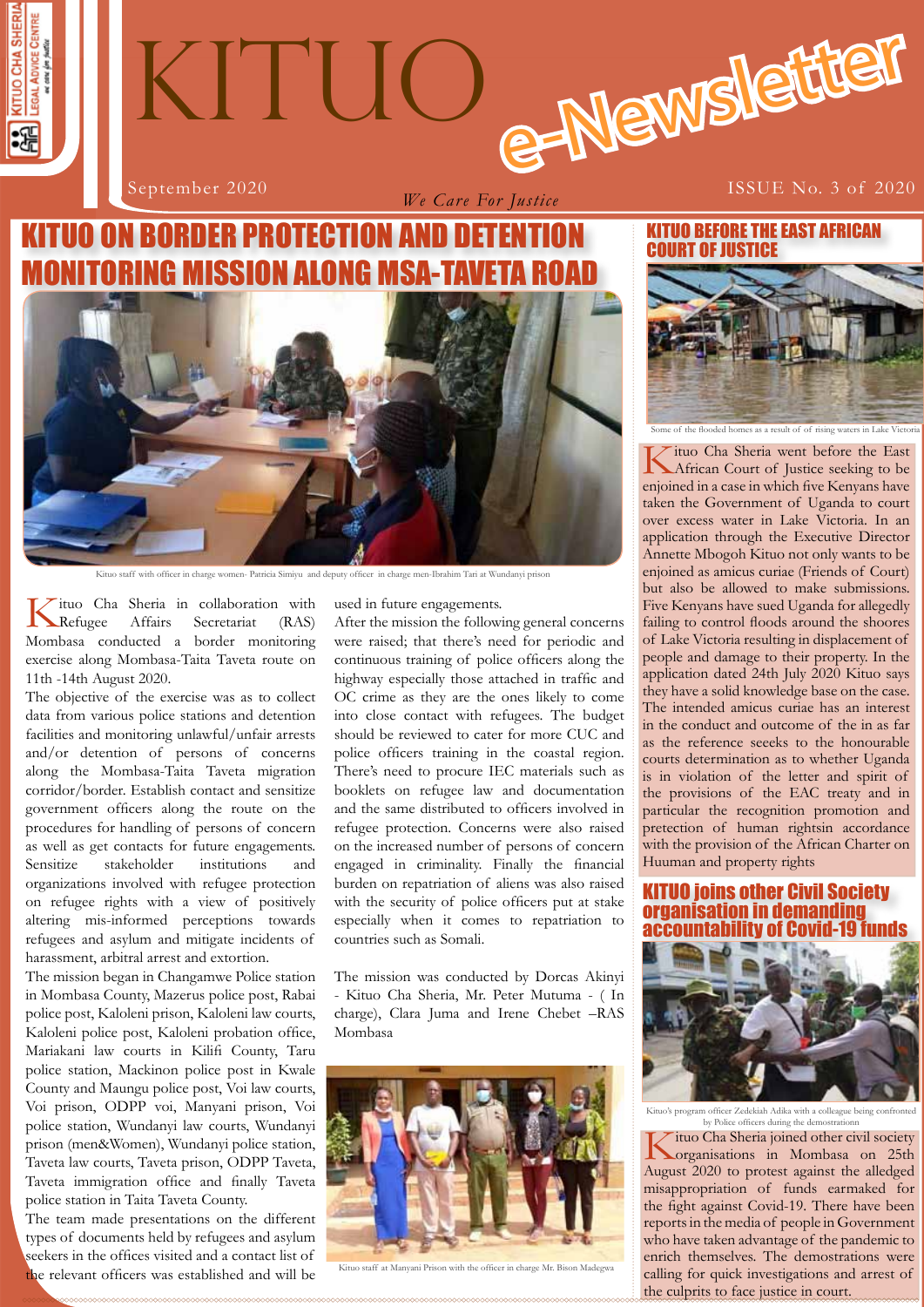

#### KITUO and Strathmore Law School organise a Webinar KITUO in a Video Screening Execise in Celebrating 10 years of the Constitution Kisauni Mombasa County

**CELEBRATING THE CONSTITUTION @10 WEBINAR SERIES** 

KITUO CHA SHERIA IN COLLABORATION WITH STRATHMORE LAW SCHOOL WILL HOST A WEBINAR CELEBRATING THE CONSTITUTION OF KENYA 2010 ON 215T AUGUST 2020 FROM 2-4PM (EAT)

Discussions on the Enforcement of the Constitution thus far with specific focus on chapter 4 on the Bill of Rights



#### **GUIDING QUESTIONS**

il Has the 2010 Constitution inspired progressive judicial il Has the 2010 Constitution inspired progressive judicial lurisprudence on matters such as istanting, the effect of Chief Justice's rules on the Bill of Rights, the interpretation of the Bill of Rights, the application o

iil What has been the effect of Article 59 institutions (the Kenya National Commission on Human Rights, the Commission on<br>Administrative Justice (CAJ) and the National Gender and Equality Commission on the enforce ment and promotion of human rights'



Kituo was reprewsented by Allan Nyange, the Coordinator Mombasa office who was a Panelist and the Executive Director Dr. Annette Mbogoh who was a moderator.

The webinar had two guiding questions one, has the 2010 Constitution inspired progressive



rights, the application of limitations and derogations to human rights and enforcement to social economic and environmental rights?

Two, what has been the effect of article 59 institutions (the Kenya National Commission on Human Rights, the Commission on administrative Justice and the National Gender and equality commission on the enforcement and promotion of human rights?

#### **Hosts Community Justice Centre (CJC) Coordinators**



Kituo Cha Sheria Staff with Coordinator of Community Justice Centres of Kamukunji and Kibera after the meeting

Kituo Cha Sheria on 31st August, 2020 hosted the Coordinators of Kamukunji and Kibera Community Justice Centres at the Kituo Head office. They were welcomed by the Executive Director Dr. Annette Mbogoh for a meeting and an update on the CJCs operations during the

Covid-19 pandemic. There was also a discussion on the role of paralegals in the Legal Aid Act, 2016. Paralegals will play a major role in the implementation of the Act and the CJCs will have to position themselves strategically. Kituo continues to support the operations of the CJCs.



Participants during the video screening exercise at Kisauni primary School

Kenya.

based violence. They also discussed regulation and parental control and content and the functions of the communications authority of

Also discussed was constitutional law and Diversion as an alternative dispute resolution tool.

Kituo Cha Sheria in collaboration with Kisauni Community Justice centre (KICODI) on 7th and 8th August 2020 carried out a video screening exercise at Kisauni Primary School and Kongowea health center respectively.

The discussions were among other matters to do with sexual offences and gender

#### KITUO visits Shimo La Tea prison



Kituo Cha Sheria Executive Director Annette Mbogoh at the Coast regional prisons commander Hassan Bugu's office

said.

Kituo Cha Sheria Executive Director Dr. Annette Mbogo speaking at the office of Coast regional prisons commander Hamis Bugu said many inmates are wasting away in prison because of lack of legal knowledge. She, however, added that paralegals have ensured such inmates do not unnecessarily pay more than they deserve for their past actions.

Paralegals play a key role in promoting access to justice and should be formally recognised by the state. "The AG should give more power to the National Legal Aid Service. We need more funding for the National Legal Aid Service to be able to carry out its role under the Legal Aid Act," Mbogo

Kituo donated stationery and other items essential for paralegal work. They will also donate computers purchased through the UNDP Amkeni Programme to the Shimo la Tewa prison. Through 'Njia za Haki', Mbogo said they have trained 60 inmates and prison warders as paralegals since the programme started in August last year. Those trained have drafted more than 600 petitions, and around 200 people have been released as a result of their intervention. "We had 23 of our paralegals released last year," Mbogo said. The Njia za Haki programme is a partnership with the UNDP, through funding from the EU.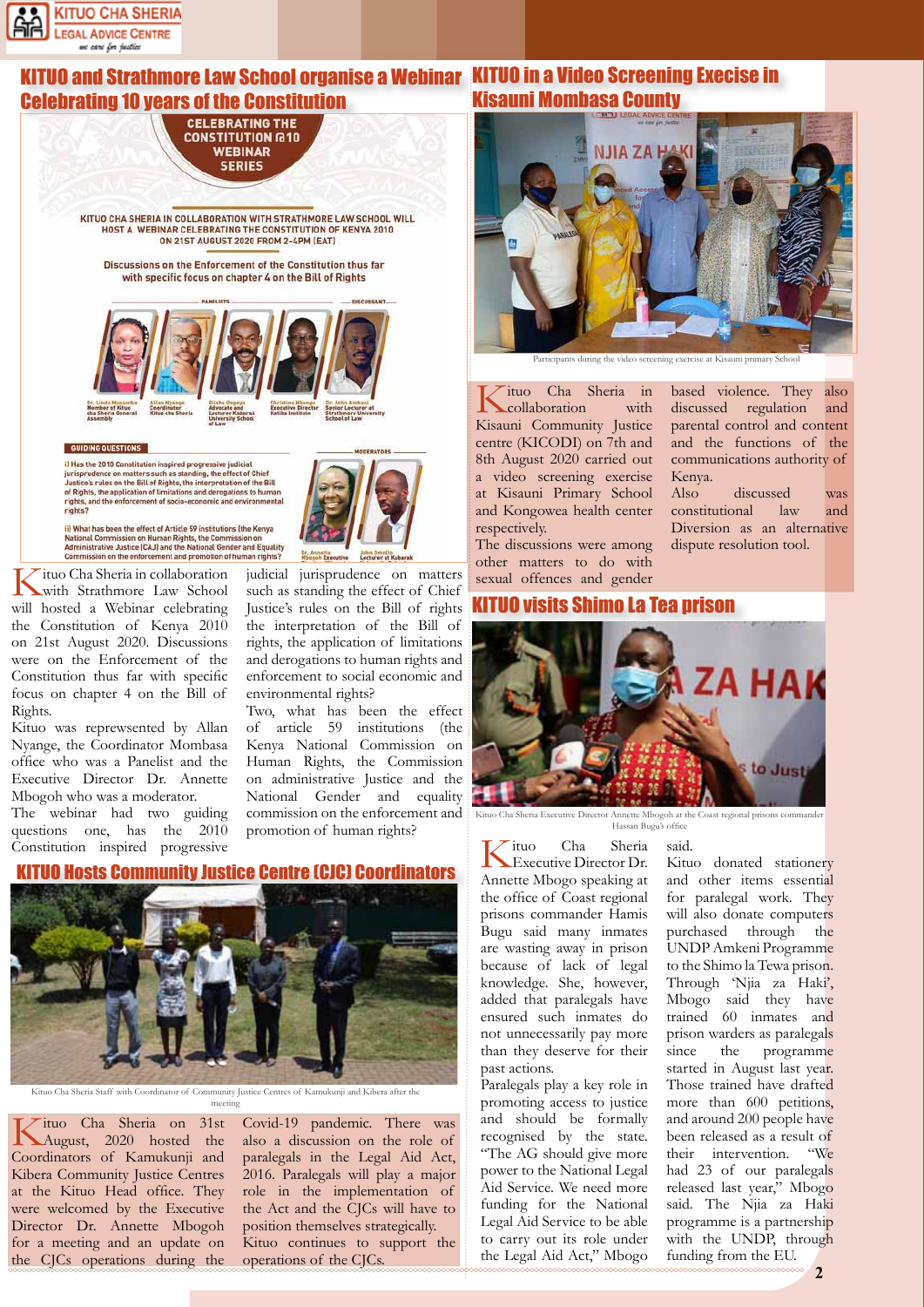#### SUCCESS STORY - Teressia Waithira Wainaina



A jubilant Mr. Wainaina (Middle) receives the Court documents from Kituo Legal Aid staff at the Kituo of

Kituo Cha Sheria was able<br>to successfully defend<br>its Clients Teressia Waithira successfully its Clients Teressia Wainaina and Peter Muigai Wainaina (widow and son of the deceased) who were administrators of the Estate of the Late Joseph Wainaina Kariuki. The issue in dispute was a parcel of land in the name of the deceased. This parcel of land has been the subject to several cases since 1997.

The brothers of the deceased sued our Clients claiming they had lived on the parcel of land in issue for over 30 years without interference and claimed adverse possession. However, we were able to put forth an argument that the brothers of the Deceased were mere licensees, who lived on the parcel of the land with the permission of the Deceased until they were able to get their own parcels of land. In fact three of the four Plaintiffs had already moved out of the parcel of land in dispute.

We cited the following cases in our submissions to prove their claim did not meet the threshold for adverse possession:

• Nairobi Civil Appeal No 64 of 2004

• Malindi ELC No.124 of 2010

• Wambu v Njuguna (1983) eKLR

Furthermore, we brought it to the Court's attention that these suits had delayed the administration of the estate of the deceased.

The Court in its judgment agreed with us that the Plaintiffs occupied the suit property with permission of the owner and therefore, time could not run in their favour under the Limitation of Actions Act until the permission was withdrawn. In his judgment on the 30th of

July 2020, Justice S. Okongo held that the Plaintiffs had failed to prove on a balance of probabilities and dismissed the suit with costs to the Defendants. Our Clients were relieved and pleased with this judgement and the dedication we had in making sure our Clients got back the parcel of land rightfully owned by the deceased so that they could commence with the succession cause.

# Happy<br>Birthday! Kituo as you turn 47 years May the Good ford grant you many more years

On 9th July 2020, Kituo Cha Sheria turned 47! We continue to stay true to our vision to ensure that poor and marginalized communities are able to get access to justice through legal aid, legal education, legal representation, advocacy, community partnerships, networking and research.

KITUO Turns 47

Kituo Cha Sheria was established in 1973 by a group of young lawyers who saw the need for the poor to access legal advice and justice. Having been in existence for forty-seven years, KITUO stands as the oldest and most experienced legal aid and empowerment organization in Kenya.

As such, KITUO has, for over forty years, implemented projects funded by diverse development partners that involve direct legal assistance, policy, advocacy,

lobbying, legal empowerment of communities through paralegalism, capacity building, development and dissemination of legal information manuals and booklets, legal awareness raising through innovation (for example, M-Haki platform) and media engagement, public interest litigation, volunteer advocates recruitment and referral system and justice stakeholder networking and engagement.

In the past year, we have been fortunate to have Dr. Annette Mbogoh, who has worked with us from the year 2009 in the position of Executive Director. Through her input and collaborative efforts by all the stakeholders, we have been able to carry out our mandate to Kenyans effectively despite the Covid-19 Pandemic.

#### KITUO CONDUCTS A SERIES OF RADIO TALKSHOW



Kituo program officer Zedekiah Adika during one of the Radio shows at Radio Salaam

Kituo Cha Sheria held a series of radio talk shows on access to justice and human rights violations touching on SGBV, land, housing and labour rights in Mombasa and especially during the Covid-19 pandemic.

The shows with Kisauni paralegals, prison officers and Cort officials were supported by UNDP and EU under Amkeni Wakenya program and took place at Radio Salaam, Mombasa



KITUO clients and members of the public can access legal advice and information simply by sending an SMS to 0700777333. Send your legal question and include your name and location.

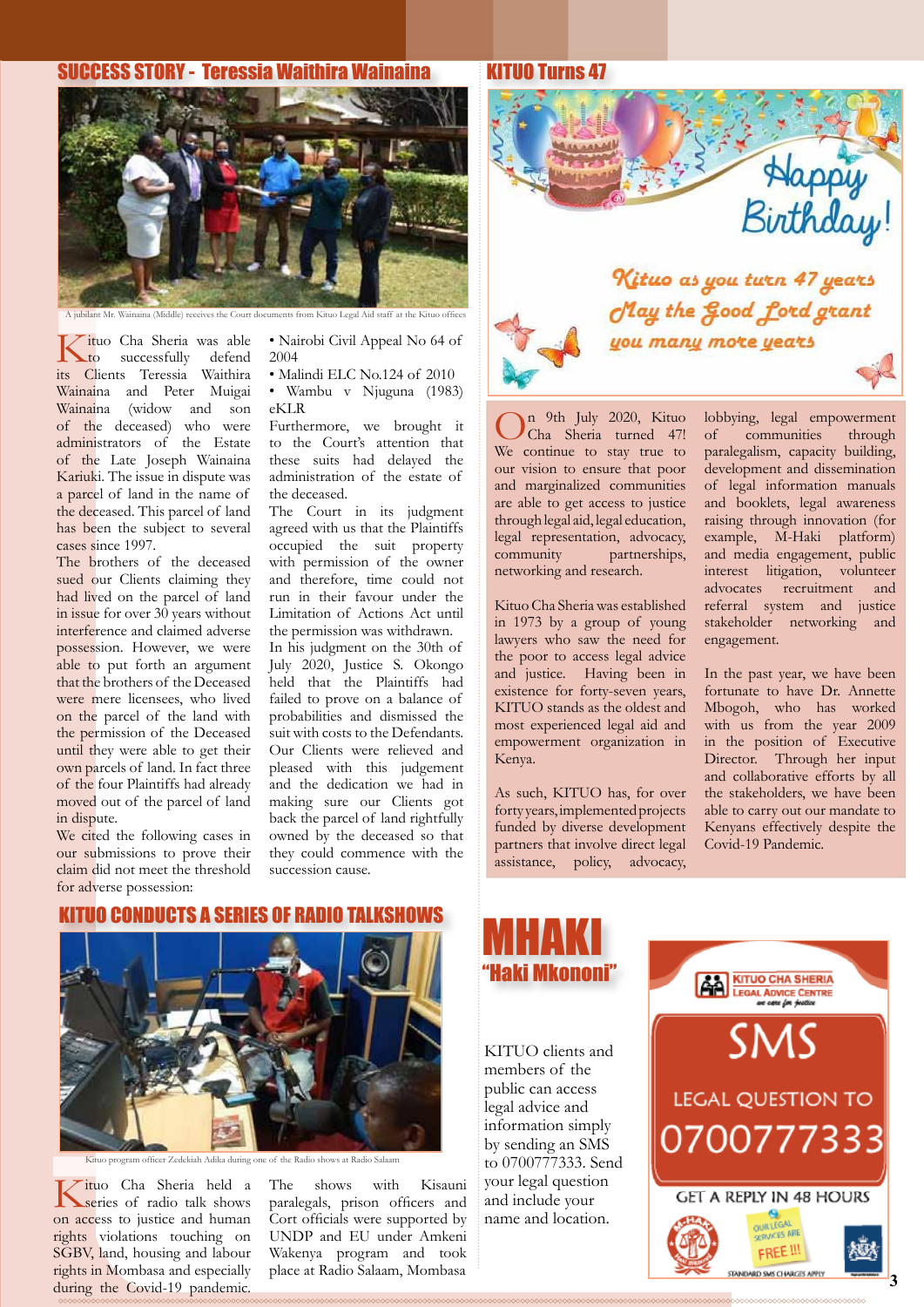

#### KITUO Hosts Amnesty International



n 17th July 2020 Kituo Cha<br>Sheria hosted Amnesty Amnesty International Kenya at the Head Office for a meeting to discuss the Operationalization of the Legal Aid Act, Coroners Act, the Torture Act and the Access to Justice and compensation for victims of offences under these Acts. Kituo was represented by John Mwariri, the Programme Manager-Legal Aid and Education, Janet Kosgei, a programme officer at the Advocacy, Governance and Community Partnerships program and Tracy Wanjiku Wachira a volunteer Advocate at the Legal Aid and Education Programme. Amnesty International Kenya was represented by Ramadhan Rajab, the Safety and Dignity Officer and Ignatius Yambase

Mr. Rajab introduced the Kituo team to The Missing Voices, a Network of organizations whose mission is to end enforced disappearances and extrajudicial killings in Kenya. The network of about 21 organizations works together with different organizations on data collection, advocacy, communication and legal aid and awareness.

It was stated that the three Acts, are to be enforced by the Minister of Justice but the Ministry is currently under the Attorney General's Office and according to the decision in George Bala v Attorney General [2017] eKLR Constitutional and Human Rights Division Petition No. 238 of 2016, it was Determined that the Attorney General is not to carry out the duties of a Cabinet Secretary. This position has not been effected in law and any judgment made by a Court in reference to these Acts cannot be enforced.

Amnesty International suggested that we should have a human face behind the issue and this would involve sourcing for victims, getting consent from them and their families to pursue these matters and proceed to make an application in court.

Mr. Mwariri stated that Kituo contributed to the development of the Paralegal Support Network PASUNE a network of leading human rights organizations involved in paralegal training has been working towards standardizing the content and methods of training paralegals in Kenya. Kituo is pursuing a case that would be linked to Torture, The Garissa University Attack in 2015.

On access to justice and compensation for victims of offences under these Acts it was stated by the representatives from Amnesty that a huge barrier was the lack of trust in organizations and fear of suing the police. Mr. Mwariri gave a background on Kituo's involvement in the Police Brutality case during the enforcement of the Nationwide Curfew through the help of the Community Justice Centers. It was stated that a challenge was lack of proper documentation. Some of them did not have critical documents like a death certificate among other forms. Mr. Yambase stated that the Criminal Procedure Act and the Victim Protection Act which both speak on compensation could be looked into.

Katiba Institute agreed to collaborate with Amnesty and other organizations to ensure the victims that Amnesty is able to source from The Missing Voices Kenya are able to get access to justice and compensated for their harm and loss. Katiba Institute had committed to work on the pleadings and Mr. Mwariri was agreeable to collaborate with them as legal representation.

#### KITUO Continued Support to beneficiaries during Covid-19 Pandemic



A<sup>t the</sup> onset of the Coronavirus crisis in Kenya Kituo Cha Sheria issued notice to clients, partners, service providers, community members and the general public at large that management had taken the decision to close KITUO offices starting Monday, 16 March 2020. This decision was taken in response to the safety measures outlined by H.E. the President of the Republic of Kenya and our commitment and obligation to support the government's effort in safeguarding the nation against the COVID-19 pandemic.

Despite the scale down all its activities that relate to serving large number of beneficiaries in our offices and in the field have gone on albeit at a lower scale, we have taken on all urgent or fixed court matters (subject to direction of the Judiciary), pre-planned donor engagements and all essential services e.g. security.

KITUO Legal Officers have been attending virtual court sessions and have successfully filed a public interest (PIL) petition on behalf of inhabitants of Marereni, Magarini constituency, Malindi district (Salt Belt area).

KITUO has used the HAKI blog website as well as all its social media streams to share general information about COVID-19 including information on how the disease is spread, symptoms, how to protect oneself and important contact information for the public during the pandemic. We have also used our online spaces to share on some of

the emerging issues during this period. Furthermore, we issued a press release to call for a nationwide moratorium on forced evictions during the pandemic including mental health awareness material. We have also organized and participated in several Webinars and virtual meetings discussing issues touching on the impact of Covid-19 on the poor and vulnerable in society and access to justice. We have a dedicated mobile number-0700777333 where the public can text legal questions at the normal SMS charges to be answered by KITUO lawyers and volunteer advocates through the M-Haki platform. Moreover, we are in the process of setting up a Toll free number to serve KITUO's poor and marginalized clients and complement M-Haki during this period and in future. Through our Mental Health and Psychosocial Support Programme, we have continued to offer local/ outside support aimed at protecting or promoting

psychosocial well-being and/ or prevent or treat mental disorders. This activity is ongoing through regular virtual- Zoom sessions. Lastly, we continue to

monitor the human rights situation at the grassroots and within communities where we work through our community paralegals and have been able to employ alternative dispute resolution mechanisms such as negotiation and mediation to help prevent Gender based violence (GBV) which has been highlighted to be on the rise during this time.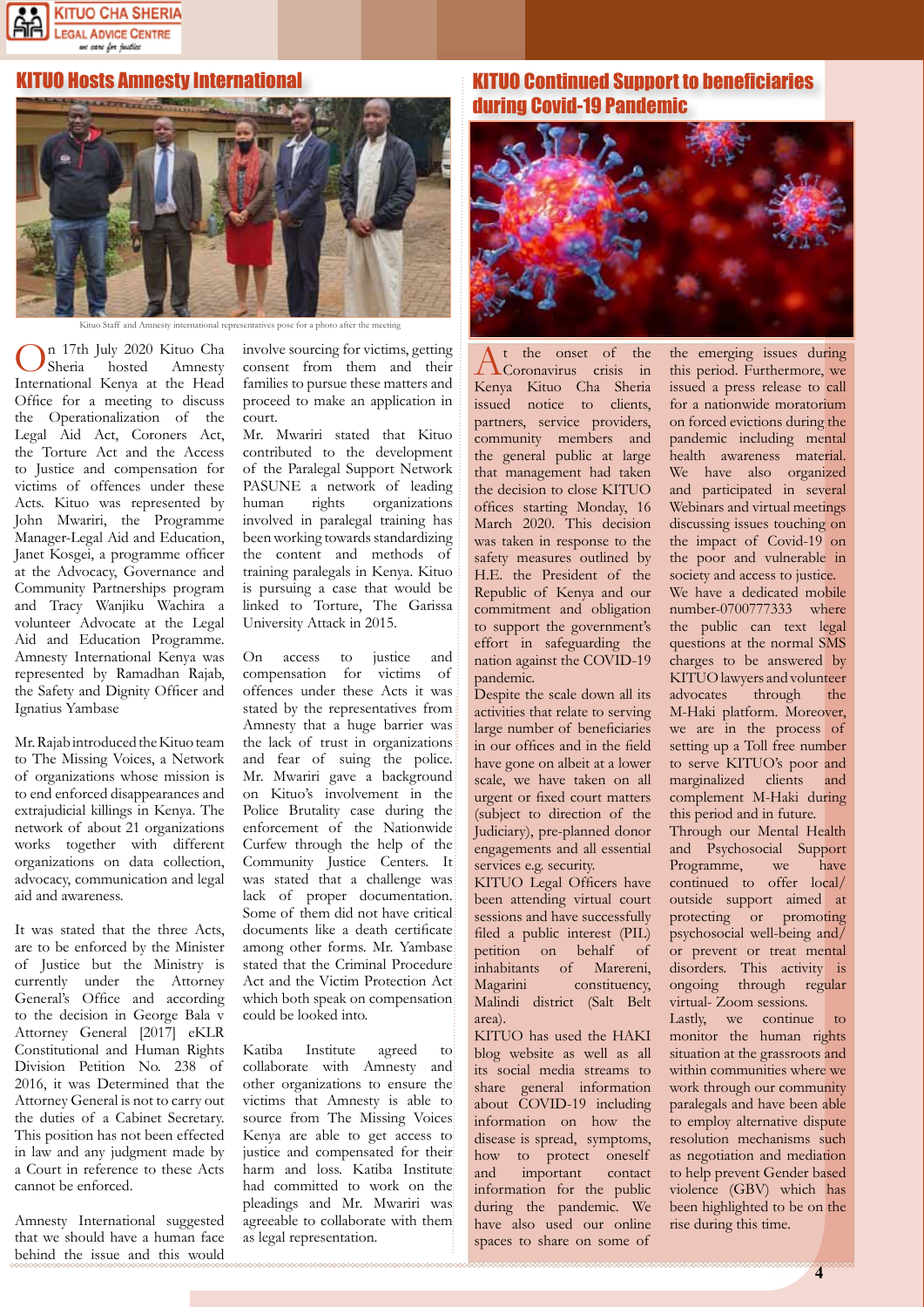#### KITUO Hosts Dutch Embassy official



Kituo Cha Sheria Executive Director Annette Mbogoh, AGCP coordinator Valary Angawa, Finance Coordinator Brenda kemunto and Ms. Carolyne Abong from the Dutch Embassy during the meeting

Kituo Cha Sheria on 11th August, 2020 hosted Ms. Carolyne Abong the Senior Policy Advisor - Political Affairs/ Human Rights/ Rule of Law from the Netherlands Embassy, Nairobi at the Kituo Head office.

She was welcomed by the Executive Director Dr. Annette Mbogoh, the Coordinstor Advocacy Governance and Community partnerships program Valary Angawa and the Finance and Administration coordinator Brenda Kemunto. The Director appreciated the Dutch Embassy for their continued support to Kituo.

The visit was an opportunity for Kituo to present a status update on the access to justice project supported by the Embassy and especially implementation during the Covid-19 pandemic.

#### Success Story from Kamukunji Community Justice Centre - Ramadhan Saidi



Ramadhan Saidi receiving cheque from firmer employer.at the Kamukunji Community Justice centre offices as the Coordinator Ezekiel Njenga looks on

Ramadhan Saidi, receiving a cheque of Kshs. 50,000/ from his former employer Kasim Abedi, at Kamukunji Community Justice Center offices. Ramadhan Saidi is a foreigner, from the neighboring Tanzania. He is a tailor by profession. He was doing tailoring job in Tanzania when he first met Kasim who is also a tailor and after a short discussion, he agreed to come to Kenya to work for Kasim who promised to pay him salary of Kshs. 9000/- per month.

Our Client stated that he then agreed and they travelled to Kenya in the year 2017. On 15/7/2017, after having entered into oral agreement, they proceeded to his new work station to take up his new assignment in Shaurimoyo in Nairobi. It came to our knowledge that Kasim had offered to provide lunch and supper for Ramadhan in his hotel at a subsidised cost of Kshs. 100/- per day. They also agreed that his employer would provide accommodation.

However, on 15/3/2020, Kasim terminated Ramadhan's services without pay. He thereafter stopped giving Ramadhan lunch and supper and subjecting him to alot of suffering because he did not have a place to sleep in. This prompted Ramadhan to lodge a complaint at Kamukunji Community Justice Center to seek assistance. When we intervened, we issued a demand letter and or summoned client's employer to the office for mediation meeting over payment of dues owing after which he agreed to pay Kshs. 240,000/- in four instalments of Kshs. 60,000/- . On 6/7/2020 Kasim came to the Community Justice Center and paid Ramadhan a sum of Kshs.50,000/- in the presence of the Center Coordinator, Ezekiel Njenga.

#### SUCCESS STORY - JOHN JOSEPH MUKOMA



John Mukoma recives a copy of the Court Judgement frrom the Executive Director Dr. Annette Mbogoh while Legal Aid staff John Mwariri and Boniface Mutie look on

**THIKA ELC CASE NO. 149 OF 2017** JOHN JOSEPH MUKOMA VERSUS MICHAEL KARANJA KABITI AND **OTHERS** 

Our client being the eldest son was given 12.2 acres by his grandfather while his father and the other brothers shared the remaining parcel of land owned by his grandfather.

During demarcation, the Plaintiff 's land was surveyed and in 1959 he was given a green card registration No. Gatamaiyu/ Kamburu/ 183. The parcel of land was separate and distinct from that of his father and his brothers. He thereafter sold 6 acres to his cousin and was left with approximately 6. 6 acres. He was given a title to the portion of land and which title is known as Gatamaiyo/ Kamburu/ 714.

Our client used to work in Eldoret and upon his return he was surprised to find that, three of his brothers (the people he has sued) had illegally encroached into his parcel of land and were carrying out different activities including farming.

Sometimes in 1997, he found out that his brothers, the Defendants had put a caution on the parcel of land and therefore he could not quietly enjoy the parcel of land due to restrictions caused by the caution. He could not even sell the parcel of land.

He filed the case in the year 1998, he has been in court trying to vindicate his proprietary rights. In his court documents, he prayed that the court does:

a) Remove the caution put by his brothers to enable him enjoy his parcel of land b) Pay him damages for trespass by his brothers

In December 2019, the court delivered a judgment in his favour ordering for the removal of the caution to enable him enjoy his proprietary rights. He was also awarded Kshs. 500, 000 as compensation for the actions of the brothers in preventing him from enjoying quiet possession of his land. Kituo has been following to ensure that the orders had been complied.

On the 3rd September 2020 our client visited our offices to appreciate the assistance that he was offered by Kituo Cha Sheria. He stated that the judgment had been perfected as the caution that had been put by the brothers had been removed by the Land Registrar.

Despite the case having dragged for very long, from 1998, in court the client was so elated that his proprietary rights were upheld.

<u>mmmmmmmm</u>